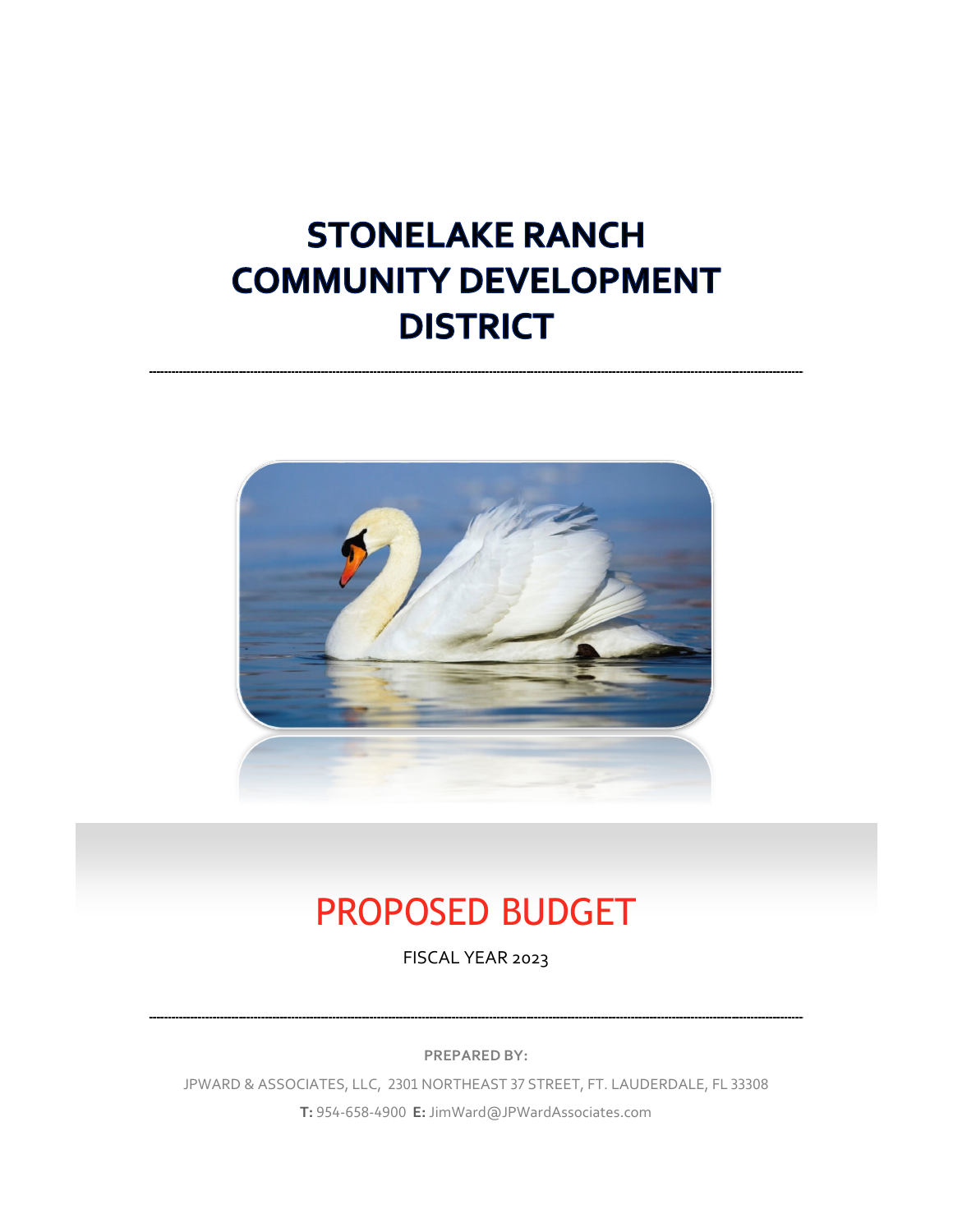|                                            |                                   |                              | <b>Actual at</b>     |                              | <b>Anticipated</b>          |                                   |        |
|--------------------------------------------|-----------------------------------|------------------------------|----------------------|------------------------------|-----------------------------|-----------------------------------|--------|
|                                            | <b>Fiscal Year</b><br>2022 Budget |                              | November 30,<br>2021 |                              | <b>Year End</b><br>09/30/22 | <b>Fiscal Year</b><br>2023 Budget |        |
| <b>Description</b>                         |                                   |                              |                      |                              |                             |                                   |        |
| <b>Revenues and Other Sources</b>          |                                   |                              |                      |                              |                             |                                   |        |
| Carryforward                               |                                   |                              | \$                   |                              | \$                          | \$                                |        |
| <b>Interest Income - General Account</b>   | \$                                | 10                           | \$                   | 1                            | \$<br>10                    | \$                                | 10     |
| <b>Special Assessment Revenue</b>          |                                   |                              |                      |                              |                             |                                   |        |
| Special Assessment - On-Roll               | \$                                | 50,127                       | \$                   | 12,349                       | \$<br>50,127                | \$                                | 50,397 |
| <b>Total Revenue &amp; Other Sources</b>   | \$                                | 50,137                       | \$                   | 12,350                       | \$<br>50,137                | \$                                | 50,407 |
|                                            |                                   |                              |                      |                              |                             |                                   |        |
| <b>Appropriations</b>                      |                                   |                              |                      |                              |                             |                                   |        |
| Legislative                                |                                   |                              |                      |                              |                             |                                   |        |
| Board of Supervisor's Fees                 | \$                                | 2,400                        | \$                   |                              | \$<br>1,600                 | \$                                | 2,400  |
| <b>Executive</b>                           |                                   |                              |                      |                              |                             |                                   |        |
| Professional - Management                  | \$                                | 22,002                       | \$                   | 3,578                        | \$<br>22,002                | \$                                | 22,002 |
| <b>Financial and Administrative</b>        |                                   |                              |                      |                              |                             |                                   |        |
| <b>Audit Services</b>                      | \$                                | 4,000                        | \$                   |                              | \$<br>4,000                 | \$                                | 4,200  |
| <b>Other Contractual Services</b>          |                                   |                              |                      |                              |                             |                                   |        |
| Recording and Transcription                | \$                                | $\qquad \qquad \blacksquare$ | \$                   |                              | \$                          | \$                                |        |
| <b>Legal Advertising</b>                   | \$                                | 550                          | \$                   | 61                           | \$<br>550                   | \$                                | 550    |
| <b>Trustee Services</b>                    | \$                                | 3,500                        | \$                   | $\overline{\phantom{a}}$     | \$<br>3,500                 | \$                                | 3,500  |
| <b>Dissemination Agent Services</b>        | \$                                | 5,000                        | \$                   |                              | \$<br>5,000                 | \$                                | 5,000  |
| <b>Bank Service Fees</b>                   | \$                                | 400                          | \$                   | 63                           | \$<br>300                   | \$                                | 300    |
| <b>Travel and Per Diem</b>                 | \$                                |                              | \$                   |                              | \$                          | \$                                |        |
| <b>Rentals and Leases</b>                  |                                   |                              |                      |                              |                             |                                   |        |
| Web Site Maintenance                       | \$                                | 1,600                        | \$                   | 50                           | \$<br>1,600                 | \$                                | 1,600  |
| <b>Communications and Freight Services</b> |                                   |                              |                      |                              |                             |                                   |        |
| Telephone                                  | \$                                | $\qquad \qquad \blacksquare$ | \$                   | $\qquad \qquad \blacksquare$ | \$                          | \$                                |        |
| Postage, Freight & Messenger               | \$                                | 50                           | \$                   |                              | \$                          | \$                                |        |
| <b>Insurance</b>                           | \$                                | 6,700                        | \$                   | 6,731                        | \$<br>6,731                 | \$                                | 6,900  |
| <b>Printing and Binding</b>                | \$                                | $\qquad \qquad \blacksquare$ | \$                   |                              | \$                          | \$                                |        |
| <b>Office Supplies</b>                     | \$                                |                              | \$                   |                              | \$                          | \$                                |        |
| <b>Subscriptions and Memberships</b>       | \$                                | 175                          | \$                   | 175                          | \$<br>175                   | \$                                | 175    |
| <b>Legal Services</b>                      |                                   |                              |                      |                              |                             |                                   |        |
| <b>General Counsel</b>                     | \$                                | 750                          | \$                   |                              | \$<br>750                   | \$                                | 750    |
| <b>Other General Government Services</b>   |                                   |                              |                      |                              |                             |                                   |        |
| <b>Engineering Services</b>                | \$                                |                              | \$                   |                              | \$                          | \$                                |        |
| Contingencies                              | \$                                |                              | \$                   |                              | \$                          | \$                                |        |
| <b>Other Fees and Charges</b>              |                                   |                              |                      |                              |                             |                                   |        |
| <b>Discounts and Tax Collector Fees</b>    | \$                                | 3,010                        | \$                   |                              | \$<br>3,010                 | \$                                | 3,030  |
| <b>Total Appropriations</b>                | \$                                | 50,137                       | \$                   | 10,658                       | \$<br>49,218                | \$                                | 50,407 |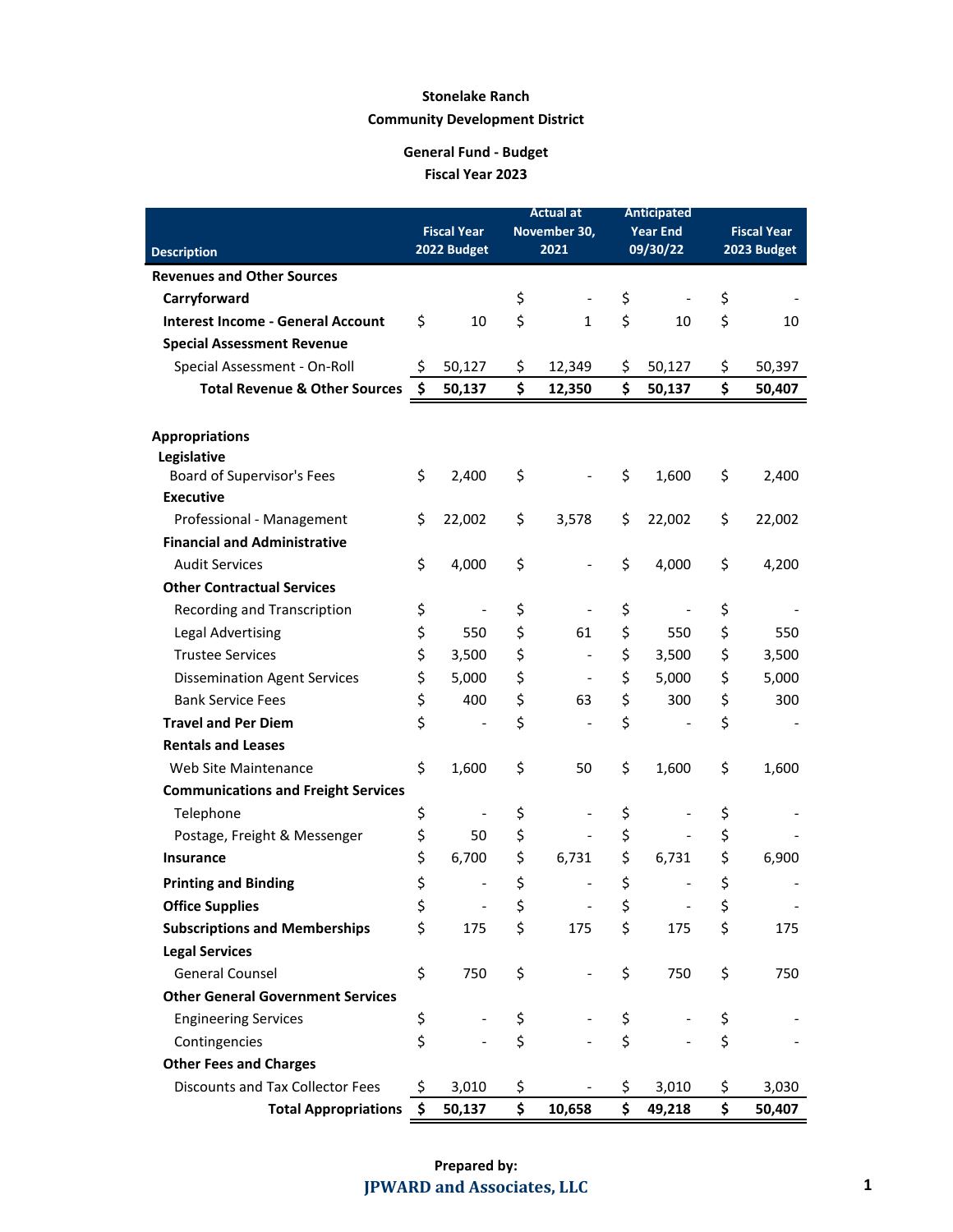| <b>Description</b>                        | <b>Fiscal Year</b><br>2022 Budget |    | <b>Actual at</b><br>November 30,<br>2021 |    | Anticipated<br><b>Year End</b><br>09/30/22 |   | <b>Fiscal Year</b><br>2023 Budget |
|-------------------------------------------|-----------------------------------|----|------------------------------------------|----|--------------------------------------------|---|-----------------------------------|
| Net Increase/(Decrease) in Fund Balance   |                                   | \$ | 1,692                                    | \$ | 919                                        |   |                                   |
| <b>Fund Balance - Beginning (Audited)</b> |                                   | \$ | 50,890                                   | \$ | 50,890                                     |   |                                   |
| <b>Fund Balance - Ending (Projected)</b>  |                                   |    |                                          | Ś  | 51,809                                     |   |                                   |
| <b>Assessment Comparison</b>              | 313.29                            |    |                                          |    |                                            | S | 314.98                            |
| <b>Total Lots Subject to Assessment</b>   | 160                               |    |                                          |    |                                            |   | 160                               |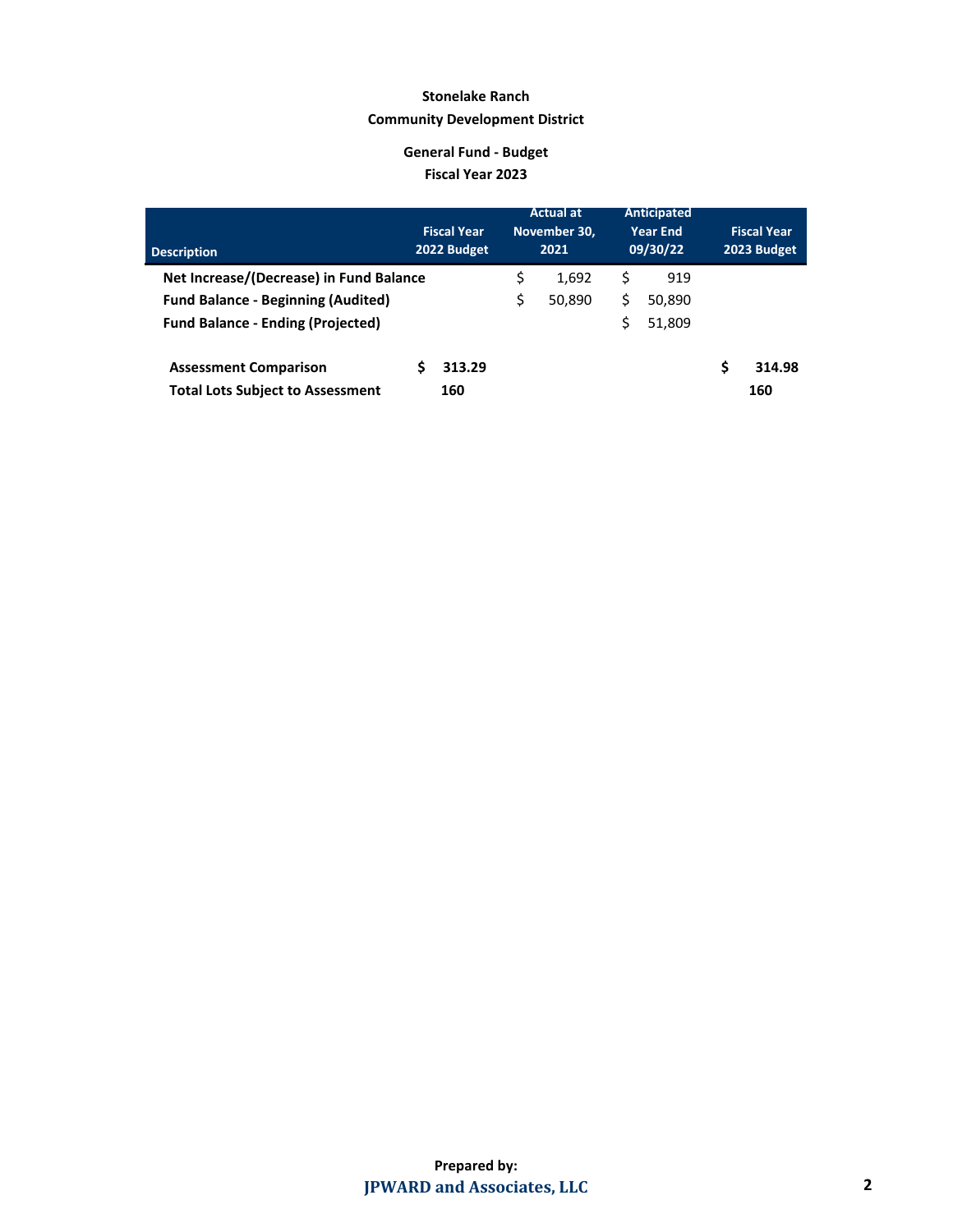| <b>Revenues and Other Sources</b>                                                                                                                                    |    |        |
|----------------------------------------------------------------------------------------------------------------------------------------------------------------------|----|--------|
| Carryforward                                                                                                                                                         | \$ |        |
| <b>Interest Income - General Account</b>                                                                                                                             | \$ | 10     |
|                                                                                                                                                                      |    |        |
| <b>Appropriations</b>                                                                                                                                                |    |        |
| Legislative                                                                                                                                                          |    |        |
| Board of Supervisor's Fees                                                                                                                                           | \$ | 2,400  |
| Statutorily permitted fee of \$200.00 per meeting for each Board member                                                                                              |    |        |
| <b>Executive</b>                                                                                                                                                     |    |        |
| Professional - Management                                                                                                                                            | \$ | 22,002 |
| The District retains the services of a professional management company - JPWard and Associates,                                                                      |    |        |
| LLC - which specializes in Community Development Districts. The firm brings a wealth of knowledge                                                                    |    |        |
| and expertise to Stonelake Ranch.                                                                                                                                    |    |        |
| <b>Financial and Administrative</b>                                                                                                                                  |    |        |
| <b>Audit Services</b>                                                                                                                                                | \$ | 4,200  |
| Statutorily required for the District to undertake an independent examination of its books, records                                                                  |    |        |
| and accounting procedures.                                                                                                                                           |    |        |
| <b>Other Contractual Services</b>                                                                                                                                    |    |        |
| Recording and Transcription                                                                                                                                          | \$ |        |
| <b>Legal Advertising</b>                                                                                                                                             | \$ | 550    |
| <b>Trustee Services</b>                                                                                                                                              | \$ | 3,500  |
| With the issuance of the District's Bonds, the District is required to maintain the accounts                                                                         |    |        |
| established for the Bond Issue with a bank that holds trust powers in the State of Florida. The                                                                      |    |        |
| primary purpose of the trustee is to safeguard the assets of the Bondholder's, to insure the timely                                                                  |    |        |
| payment of the principal and interest due on the Bonds, and to insure the investment of the funds in<br>the trust are made pursuant to the requirments of the trust. |    |        |
| <b>Dissemination Agent Services</b>                                                                                                                                  | \$ | 5,000  |
| With the issuance of the District's Bonds, the District is required to report on a periodic basis the                                                                |    |        |
| same information that is contained in the Official Statement that was issued for the Bonds. These                                                                    |    |        |
| requirements are pursuant to requirements of the Securities and Exchange Commission and sent to                                                                      |    |        |
| national repositories.                                                                                                                                               |    |        |
| <b>Bank Service Fees</b>                                                                                                                                             | Ş  | 300    |
| <b>Travel and Per Diem</b>                                                                                                                                           | Ş  |        |
| <b>Communications and Freight Services</b>                                                                                                                           |    |        |
| Telephone                                                                                                                                                            | \$ |        |
| Postage, Freight & Messenger                                                                                                                                         | \$ |        |
| <b>Rentals and Leases</b>                                                                                                                                            |    |        |
| Web Site Maintenance                                                                                                                                                 | \$ | 1,600  |
| In accordance with recent changes to Florida Statutes, the District has developed a web site to                                                                      |    |        |
| provide for the maintenance of certain records, as such, this is for the on-going maintenance of the                                                                 |    |        |
| web site.                                                                                                                                                            |    |        |
| <b>Insurance</b>                                                                                                                                                     | \$ | 6,900  |
| <b>Printing and Binding</b>                                                                                                                                          | \$ |        |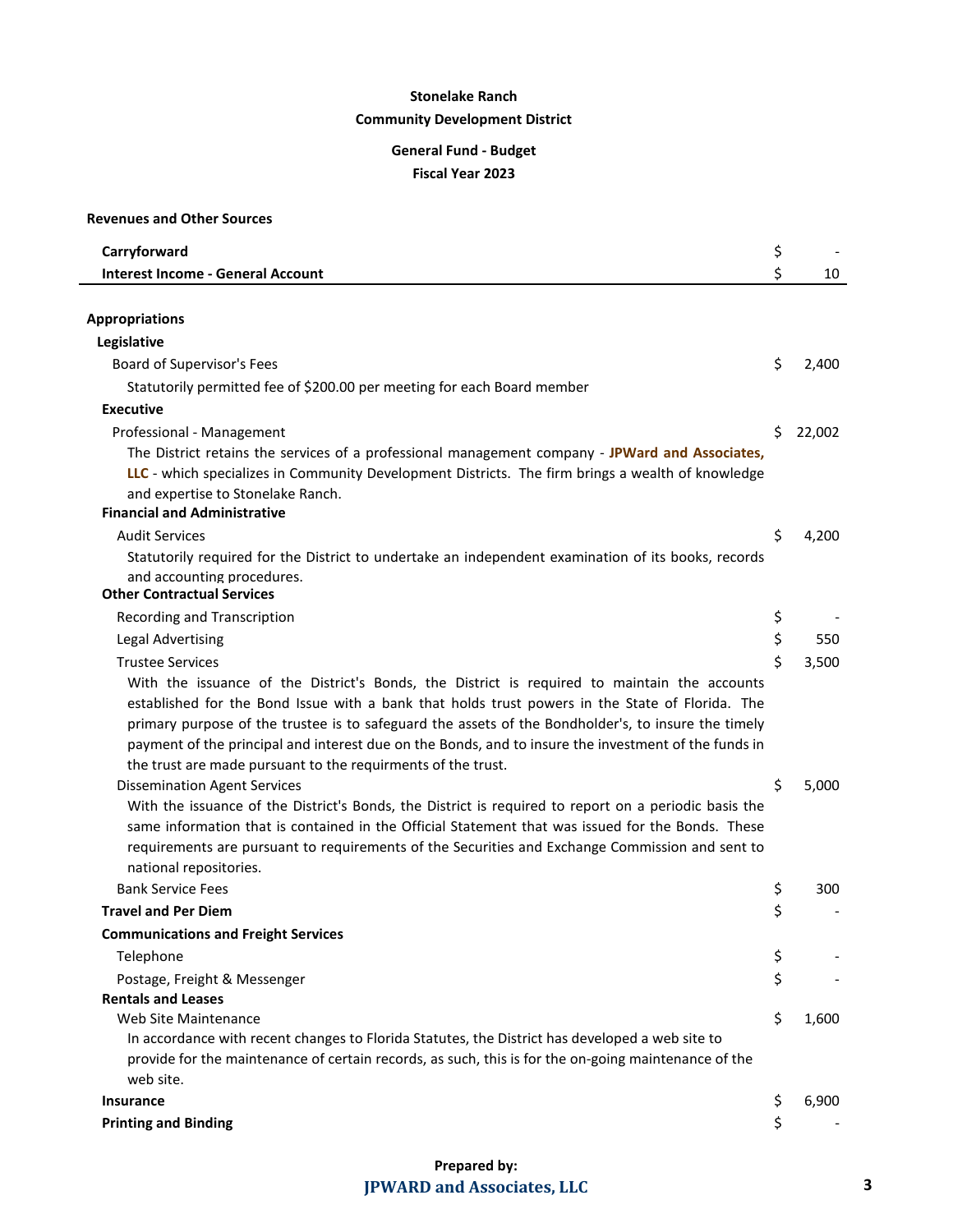| <b>Office Supplies</b>                                                                                                                                                                                           | \$ |        |
|------------------------------------------------------------------------------------------------------------------------------------------------------------------------------------------------------------------|----|--------|
| <b>Subscriptions and Memberships</b>                                                                                                                                                                             | \$ | 175    |
| <b>Legal Services</b>                                                                                                                                                                                            |    |        |
| <b>General Counsel</b>                                                                                                                                                                                           | \$ | 750    |
| The District's general council provides on-going legal representation relating to issues such as public                                                                                                          |    |        |
| finance, public bidding, rulemaking, open meetings, public records, real property dedications,<br>conveyances and contracts. In this capacity, they provide services as "local government lawyers".              |    |        |
| <b>Other General Government Services</b>                                                                                                                                                                         |    |        |
| <b>Engineering Services</b>                                                                                                                                                                                      | \$ |        |
| The District's engineering firm provides a broad array of engineering, consulting and construction<br>services, which assists the District in crafting solutions with sustainability for the long term interests |    |        |
| of the Community while recognizing the needs of government, the environment and maintenance of                                                                                                                   |    |        |
| the District's facilities.                                                                                                                                                                                       |    |        |
| Contingencies                                                                                                                                                                                                    | \$ |        |
| <b>Other Fees and Charges</b>                                                                                                                                                                                    |    |        |
| Discounts and Other Fees                                                                                                                                                                                         | Ś. | 3,030  |
| 4% Discount permitted by Law for early payment along with 2% each for the Tax Collector and                                                                                                                      |    |        |
| <b>Property Appraiser Fees</b>                                                                                                                                                                                   |    |        |
| Total Appropirations: \$                                                                                                                                                                                         |    | 50,407 |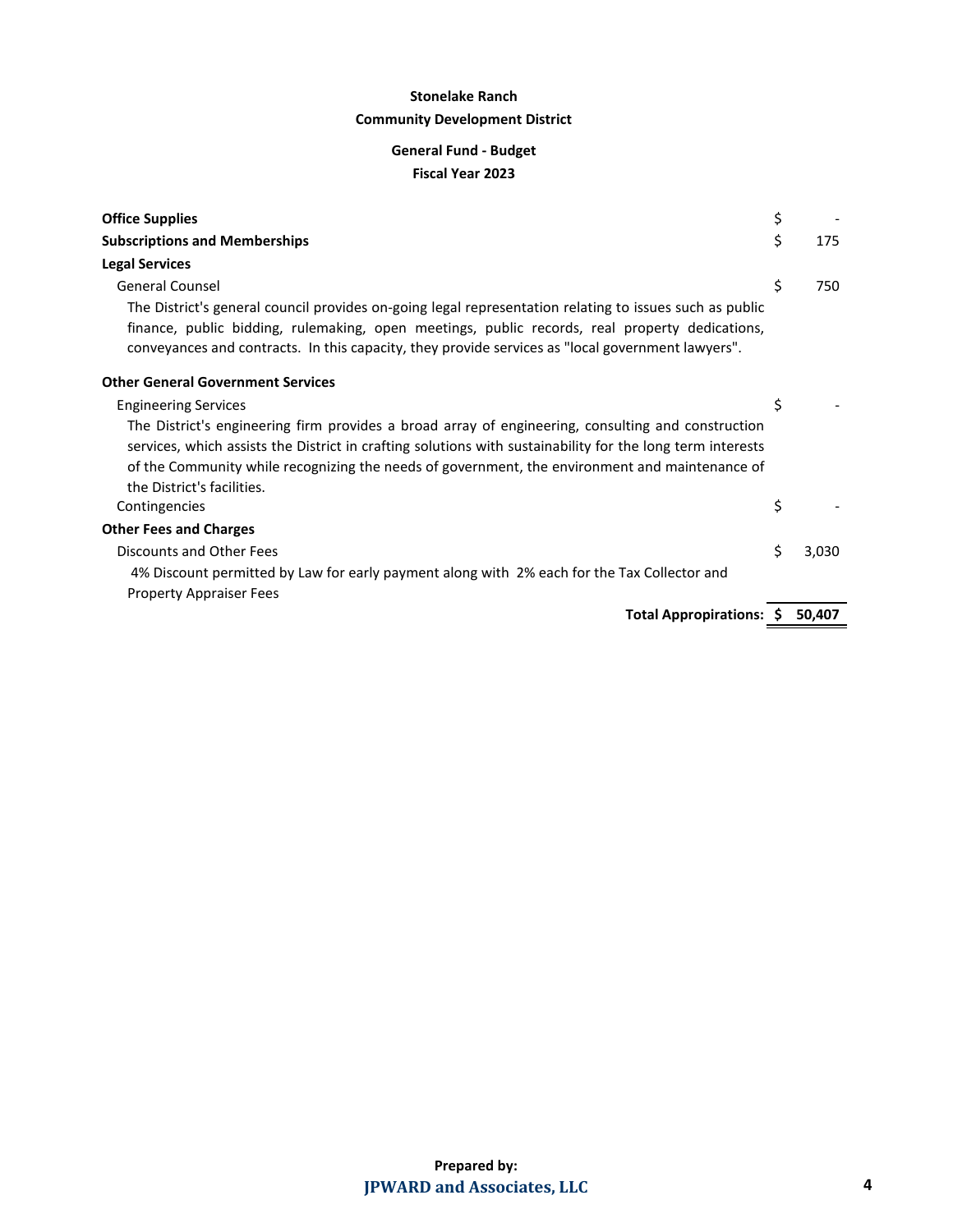### **Debt Service Fund - Budget Fiscal Year 2023**

|                                                   | <b>Actual at</b> |                    |    |              |    |                         |                    |             |  |
|---------------------------------------------------|------------------|--------------------|----|--------------|----|-------------------------|--------------------|-------------|--|
|                                                   |                  | <b>Fiscal Year</b> |    | November 30, |    | <b>Anticipated Year</b> | <b>Fiscal Year</b> |             |  |
| <b>Description</b>                                | 2022 Budget      |                    |    | 2021         |    | End 09/30/22            |                    | 2023 Budget |  |
| <b>Revenues and Other Sources</b>                 |                  |                    |    |              |    |                         |                    |             |  |
| Carryforward                                      |                  |                    |    |              |    |                         |                    |             |  |
| Deferred Cost Account                             | \$               | 4,700              | \$ |              | \$ |                         | \$                 | 6,000       |  |
| <b>Prepayment Account</b>                         | \$               |                    | \$ |              | \$ |                         | \$                 |             |  |
| Revenue Account                                   | \$               | 1,700              | \$ |              | \$ |                         | \$                 |             |  |
| <b>Interest Income</b>                            | \$               | 50                 | \$ | 5            | \$ | 50                      | \$                 | 50          |  |
| <b>Special Assessment Revenue</b>                 |                  |                    |    |              |    |                         |                    |             |  |
| Special Assessment - On-Roll                      | \$               | 203,875            | \$ | 142,314      | \$ | 203,875                 | \$                 | 200,200     |  |
| Special Assessment - Prepayments                  | \$               |                    | \$ | 13,151       | \$ | 13,151                  | \$                 |             |  |
| <b>Total Revenue &amp; Other Sources</b>          | \$               | 210,325            | \$ | 155,470      | \$ | 217,076                 | \$                 | 206,250     |  |
| <b>Appropriations</b>                             |                  |                    |    |              |    |                         |                    |             |  |
| <b>Debt Service</b>                               |                  |                    |    |              |    |                         |                    |             |  |
| <b>Principal Debt Service - Mandatory</b>         |                  |                    |    |              |    |                         |                    |             |  |
| Series 2004 Bonds                                 | \$               | 85,000             | \$ |              | \$ | 85,000                  | \$                 | 95,000      |  |
| Stonelake Ranch LLC                               | \$               | 4,700              | \$ | 6,111        | \$ | 6,111                   | \$                 | 6,000       |  |
| <b>Principal Debt Service - Early Redemptions</b> |                  |                    |    |              |    |                         |                    |             |  |
| Series 2004 Bonds                                 | \$               |                    | \$ |              | \$ |                         | \$                 |             |  |
| <b>Interest Expense</b>                           |                  |                    |    |              |    |                         |                    |             |  |
| Series 2004 Bonds                                 | \$               | 108,265            | \$ | 49,118       | \$ | 108,265                 | \$                 | 93,220      |  |
| Stonelake Ranch LLC                               | \$               | 120                | \$ | 0            | \$ |                         | \$                 | 10          |  |
| <b>Other Fees and Charges</b>                     |                  |                    |    |              |    |                         |                    |             |  |
| Discounts and Other Fees                          | \$               | 12,240             | \$ |              | \$ | 12,240                  | \$                 | 12,020      |  |
| <b>Total Appropriations</b>                       | \$               | 210,325            | \$ | 55,229       | \$ | 211,616                 | \$                 | 206,250     |  |
|                                                   |                  |                    |    |              |    |                         |                    |             |  |
| <b>Net Income from Operations</b>                 | \$               |                    | \$ | 100,242      | \$ | 5,461                   | \$                 |             |  |
| <b>Fund Balance - Beginning</b>                   | \$               | 310,579            | \$ | 310,579      | \$ | 310,579                 | \$                 | 316,040     |  |
| <b>Fund Balance - Ending (Projected)</b>          | \$               | 310,579            | \$ | 410,821      | \$ | 316,040                 | \$                 | 316,040     |  |
| <b>Restricted Fund Balance:</b>                   |                  |                    |    |              |    |                         |                    |             |  |
| Reserve Account Requirement                       |                  |                    |    |              |    |                         |                    | \$124,805   |  |
| Restricted for November 1st Interest Payment      |                  |                    |    |              |    |                         | \$                 | 46,610      |  |
| <b>Total - Restricted Fund Balance:</b>           |                  |                    |    |              |    |                         | \$                 | 171,415     |  |
|                                                   |                  |                    |    |              |    |                         |                    |             |  |
| <b>Assessment Comparison</b>                      | S.               | 1,724.55           |    |              |    |                         | \$.                | 1,696.61    |  |
| <b>Total Lots Subject to Assessment</b>           |                  |                    |    |              |    |                         |                    | 116         |  |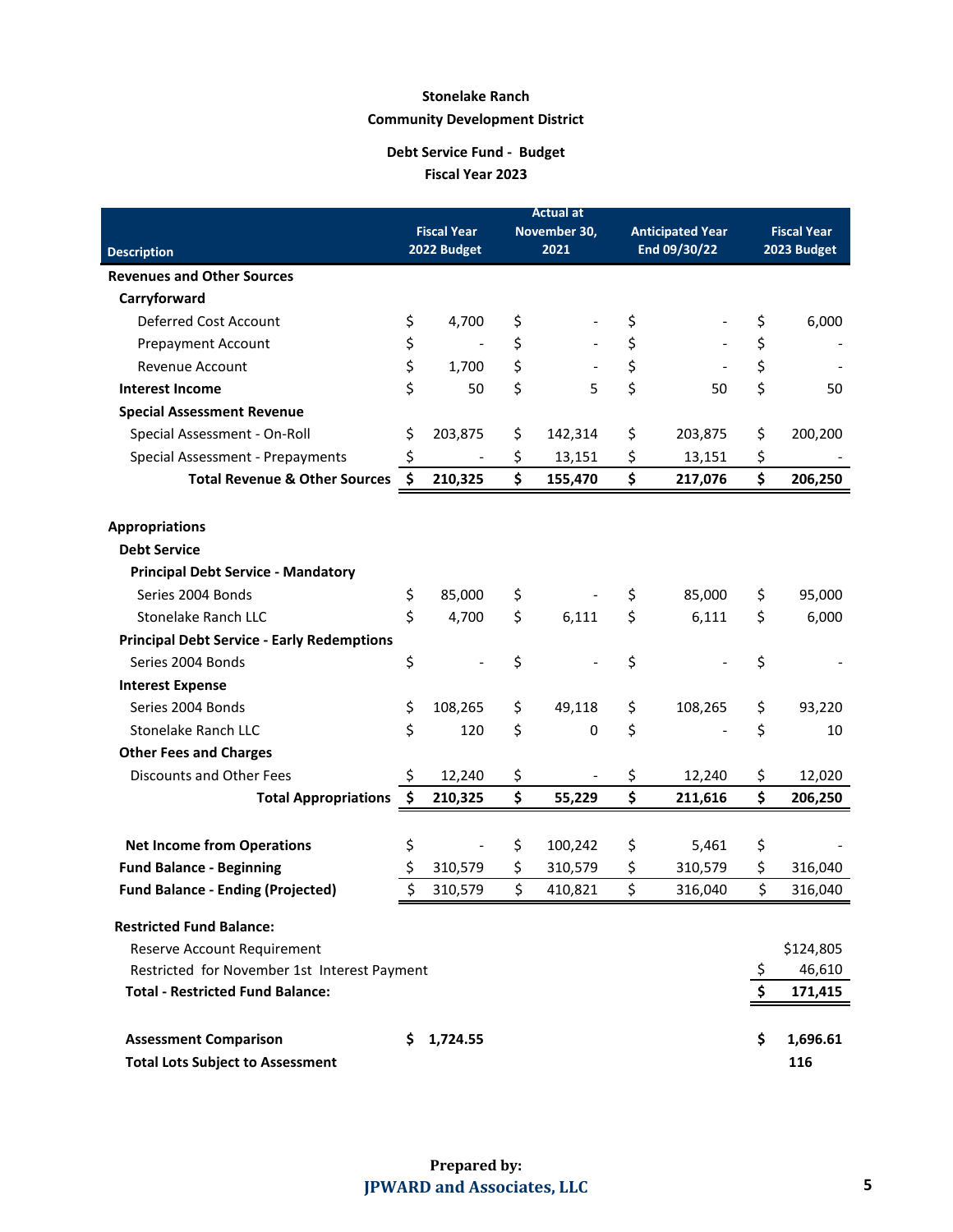#### **Debt Service Fund - Budget**

#### **Series 2004 A - \$3,615,000 Special Assessment Revenue Bonds**

**Fiscal Year 2023**

| <b>Description</b>                  | <b>Principal</b> | <b>Coupon Rate</b> | Interest                        |           | <b>Annual Debt</b><br><b>Service</b> | <b>Bond Balance</b> |           |
|-------------------------------------|------------------|--------------------|---------------------------------|-----------|--------------------------------------|---------------------|-----------|
| Principal Balance - October 1, 2022 | \$<br>1,665,000  | 5.90%              |                                 |           |                                      |                     |           |
| 11/1/2021                           |                  |                    | \$                              | 49,117.50 |                                      |                     |           |
| 5/1/2022                            | \$<br>85,000     | 5.90%              | \$                              | 49,117.50 | \$<br>183,235                        | \$                  | 1,580,000 |
| 11/1/2022                           |                  |                    | \$                              | 46,610.00 |                                      |                     |           |
| 5/1/2023                            | \$<br>95,000     | 5.90%              | \$                              | 46,610.00 | \$<br>188,220                        | \$                  | 1,485,000 |
| 11/1/2023                           |                  |                    | \$                              | 43,807.50 |                                      |                     |           |
| 5/1/2024                            | \$<br>100,000    | 5.90%              | \$                              | 43,807.50 | \$<br>187,615                        | \$                  | 1,385,000 |
| 11/1/2024                           |                  |                    | $\overline{\boldsymbol{\zeta}}$ | 40,857.50 |                                      |                     |           |
| 5/1/2025                            | \$<br>105,000    | 5.90%              | \$                              | 40,857.50 | \$<br>186,715                        | \$                  | 1,280,000 |
| 11/1/2025                           |                  |                    | \$                              | 37,760.00 |                                      |                     |           |
| 5/1/2026                            | \$<br>110,000    | 5.90%              | \$                              | 37,760.00 | \$<br>185,520                        | \$                  | 1,170,000 |
| 11/1/2026                           |                  |                    | \$                              | 34,515.00 |                                      |                     |           |
| 5/1/2027                            | \$<br>120,000    | 5.90%              | \$                              | 34,515.00 | \$<br>189,030                        | \$                  | 1,050,000 |
| 11/1/2027                           |                  |                    | \$                              | 30,975.00 |                                      |                     |           |
| 5/1/2028                            | \$<br>125,000    | 5.90%              | \$                              | 30,975.00 | \$<br>186,950                        | \$                  | 925,000   |
| 11/1/2028                           |                  |                    | \$                              | 27,287.50 |                                      |                     |           |
| 5/1/2029                            | \$<br>130,000    | 5.90%              | \$                              | 27,287.50 | \$<br>184,575                        | \$                  | 795,000   |
| 11/1/2029                           |                  |                    | \$                              | 23,452.50 |                                      |                     |           |
| 5/1/2030                            | \$<br>140,000    | 5.90%              | \$                              | 23,452.50 | \$<br>186,905                        | \$                  | 655,000   |
| 11/1/2030                           |                  |                    | \$                              | 19,322.50 |                                      |                     |           |
| 5/1/2031                            | \$<br>150,000    | 5.90%              | \$                              | 19,322.50 | \$<br>188,645                        | \$                  | 505,000   |
| 11/1/2031                           |                  |                    | \$                              | 14,897.50 |                                      |                     |           |
| 5/1/2032                            | \$<br>160,000    | 5.90%              | \$                              | 14,897.50 | \$<br>189,795                        | \$                  | 345,000   |
| 11/1/2032                           |                  |                    | \$                              | 10,177.50 |                                      |                     |           |
| 5/1/2033                            | \$<br>165,000    | 5.90%              | \$                              | 10,177.50 | \$<br>185,355                        | \$                  | 180,000   |
| 11/1/2033                           |                  |                    | \$                              | 5,310.00  |                                      |                     |           |
| 5/1/2034                            | \$<br>180,000    | 5.90%              | \$                              | 5,310.00  | \$<br>190,620                        | \$                  |           |